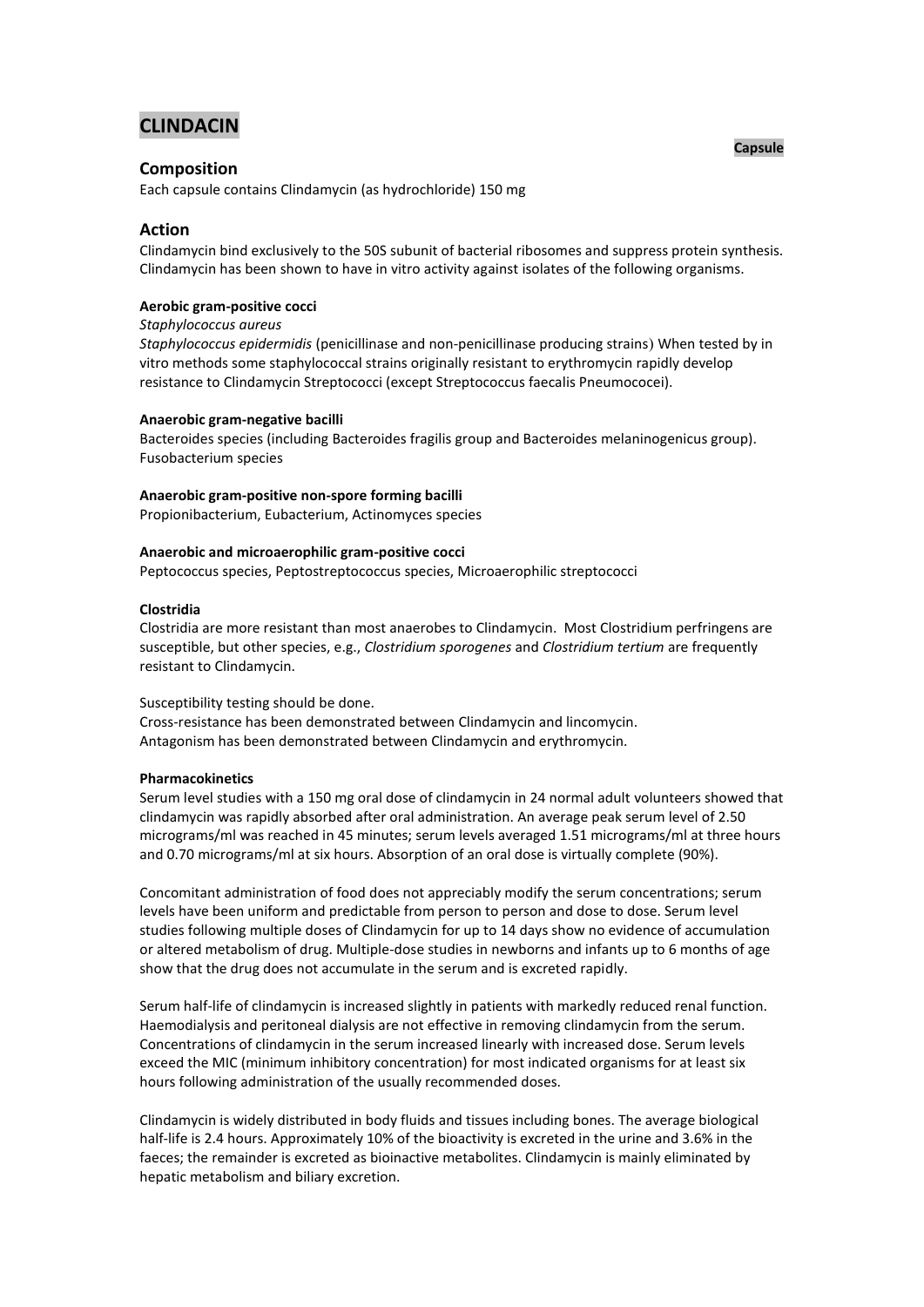Doses of up to 2 g of clindamycin per day for 14 days have been well tolerated by healthy volunteers, except that the incidence of gastrointestinal side effects is greater with the higher doses. No significant levels of clindamycin are attained in the cerebrospinal fluid, even in the presence of inflamed meninges.

# **Indications**

Clindacin is indicated in the treatment of serious infections caused by susceptible anaerobic bacteria. Clindacin is also indicated in the treatment of serious infections due to susceptible strains of streptococci, pneumococci, and staphylococci. Its use should be reserved for penicillin-allergic patients or other patients for whom, in the judgment of the physician, penicillin is inappropriate. Because of the risk of colitis, as described in the warning, before selecting Clindacin the physician should consider the nature of the infection and the suitability of less toxic alternatives (e.g., erythromycin).

#### **Anaerobes**

Serious respiratory tract infections such as empyema, anaerobic pneumonitis and lung abscess; serious skin and soft tissue infections; septicemia; intra-abdominal infections such as peritonitis and intra-abdominal abscess typically resulting from anaerobic organisms resident in the normal gastrointestinal tract); infections of the female pelvis and genital tract such as endometritis, nongonococcal tube ovarian abscess, pelvic cellulitis and postsurgical vaginal cuff infection.

#### **Streptococci**

Serious respiratory tract infections: serious skin and soft tissue infections.

#### **Staphylococci**

Serious respiratory tract infections: serious skin and soft tissue infections

# **Pneumococci**

Serious respiratory tract infections bacteriologic studies should be performed to determine the causative organisms and their susceptibility to Clindamycin

# **Contraindications**

Clindamycin capsules are contraindicated in individuals with a history of hypersensitivity to preparations containing Clindamycin or lincomycin.

### **Warnings**

Clindamycin therapy has been associated with severe colitis, which may end fatally. Therefore, it should be reserved for serious infections where less toxic antimicrobial agents are inappropriate, as described in the Indications section. It should not be used in-patients with nonbacterial infections, such as most upper respiratory tract infections. Studies indicate a toxin(s) produced by Clostridia is one primary cause of antibiotic associated colitis. Cholestyramine and colestipol resins have been shown to bind the toxin in vitro. The colitis is usually characterized by severe, persistent diarrhea and severe abdominal cramps and may be associated with the passage of blood and mucus. Endoscopic examination may reveal pseudo membranous colitis. Stool culture for Clostridium difficile and stool assay for C. difficile toxin may be helpful diagnostically.

When significant diarrhea occurs, the drug should be discontinued or, if necessary, continued only with close observation of the patient. Large bowel endoscopy has been recommended.

Antiperistaltic agents such as opiates and diphenoxylate with atropine may prolong and/or worsen the condition. Vancomycin has been found to be effective in the treatment of antibiotic associated pseudomembranous colitis produced by Clostridium difficile. The usual adult dosage is 500 milligrams to 2 grams of vancomycin orally per day in three to four divided doses administered for 7 to 10 days. Cholestyramine or colestipol resins bind vancomycin in vitro.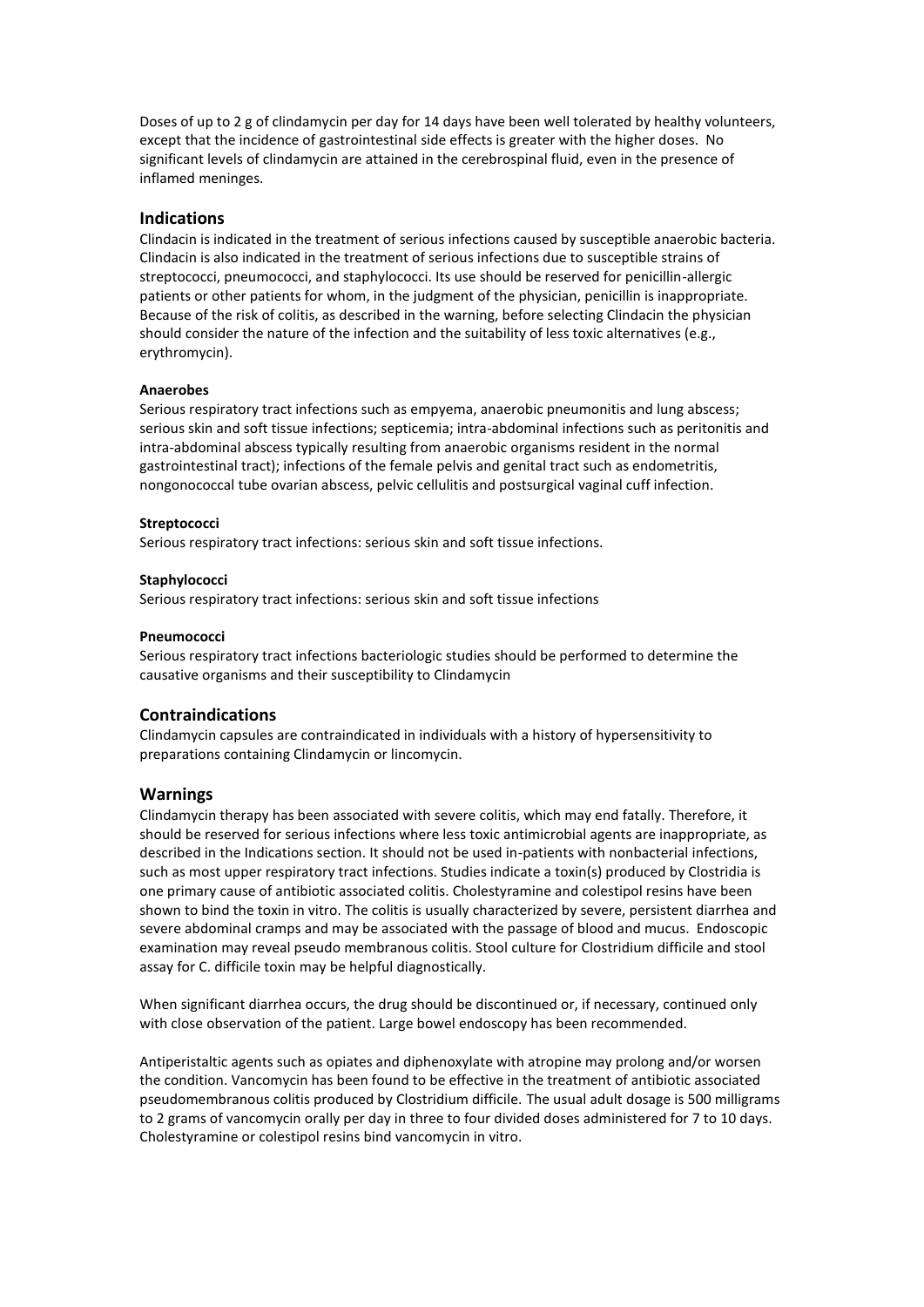If both a resin and vancomycin are to be administered concurrently, it may be advisable to separate the time of administration of each drug. Diarrhea, colitis, and pseudomembranous colitis have been observed to begin up to several weeks following cessation of therapy with Clindamycin.

Studies indicate a toxin(s) produced by Clostridia is one primary cause of antibiotic associated colitis. Cholestyramine and colestipol resins have been shown to bind the toxin in vitro. Mild cases of colitis may respond to drug discontinuance alone. Moderate to severe cases should be managed with fluid, electrolyte and protein supplementation as indicated. Vancomycin has been found to be effective in the treatment of antibiotic associated pseudomembranous colitis produced by Clostridium difficile. The usual adult dosage is 500 milligrams to 2 grams of vancomycin orally per day in three to four divided doses administered for 7 to 10 days. Cholestyramine or colestipol resins bind vancomycin in vitro. If both a resin and vancomycin are to be administered concurrently, it may be advisable to separate the time of administration of each drug. Systemic corticoids and corticoid retention enemas may help relieve the colitis. Other causes of colitis should also be considered.

A careful inquiry should be made concerning previous sensitivities to drugs and other allergens.

#### **Pregnancy**

#### *Category B*

Animal reproduction studies have failed to demonstrate a risk to the fetus and there are no adequate and well-controlled studies in pregnant women.

# **Newborns and Infants**

When Clindamycin is administered to newborns and infants, appropriate monitoring of organ system functions is desirable.

#### **Nursing Mother**

Clindamycin has been reported to appear in breast milk in ranges of 0.7 to 3.8 mcg/ml

#### **Meningitis**

Since Clindamycin does not diffuse adequately into the cerebrospinal fluid, the drug should not be used in the treatment of meningitis.

Antagonism has been demonstrated between Clindamycin and erythromycin in vitro. Because of possible clinical significance, these two drugs should not be administered concurrently.

# **Adverse Reactions**

The following reactions have been reported with the use of Clindamycin.

#### **Gastrointestinal**

Abdominal pain, esophagitis, nausea, vomiting, and diarrhea. .

#### **Hypersensitivity Reactions**

Maculopapular rash and urticaria have been observed during drug therapy. Generalized mild to moderate morbilliform-like skin rashes are the most frequently reported of all adverse reactions. Rare instances of erythema multiforme, some resembling Stevens-Johnson syndrome, have been associated with Clindamycin. A few cases of anaphylactoid reactions have been reported. If a hypersensitivity reaction occurs, the drug should be discontinued. The usual agents (epinephrine, corticosteroids, and antihistamines) should be available for emergency treatment of serious reactions.

Liver Jaundice and abnormalities in liver function tests have been observed during Clindamycin therapy. Renal although no direct relationship of Clindamycin to renal damage has been established; renal dysfunction as evidenced by azotemia, oliguria, and/or proteinuria has been observed in rare instances

### **Hematopoietic**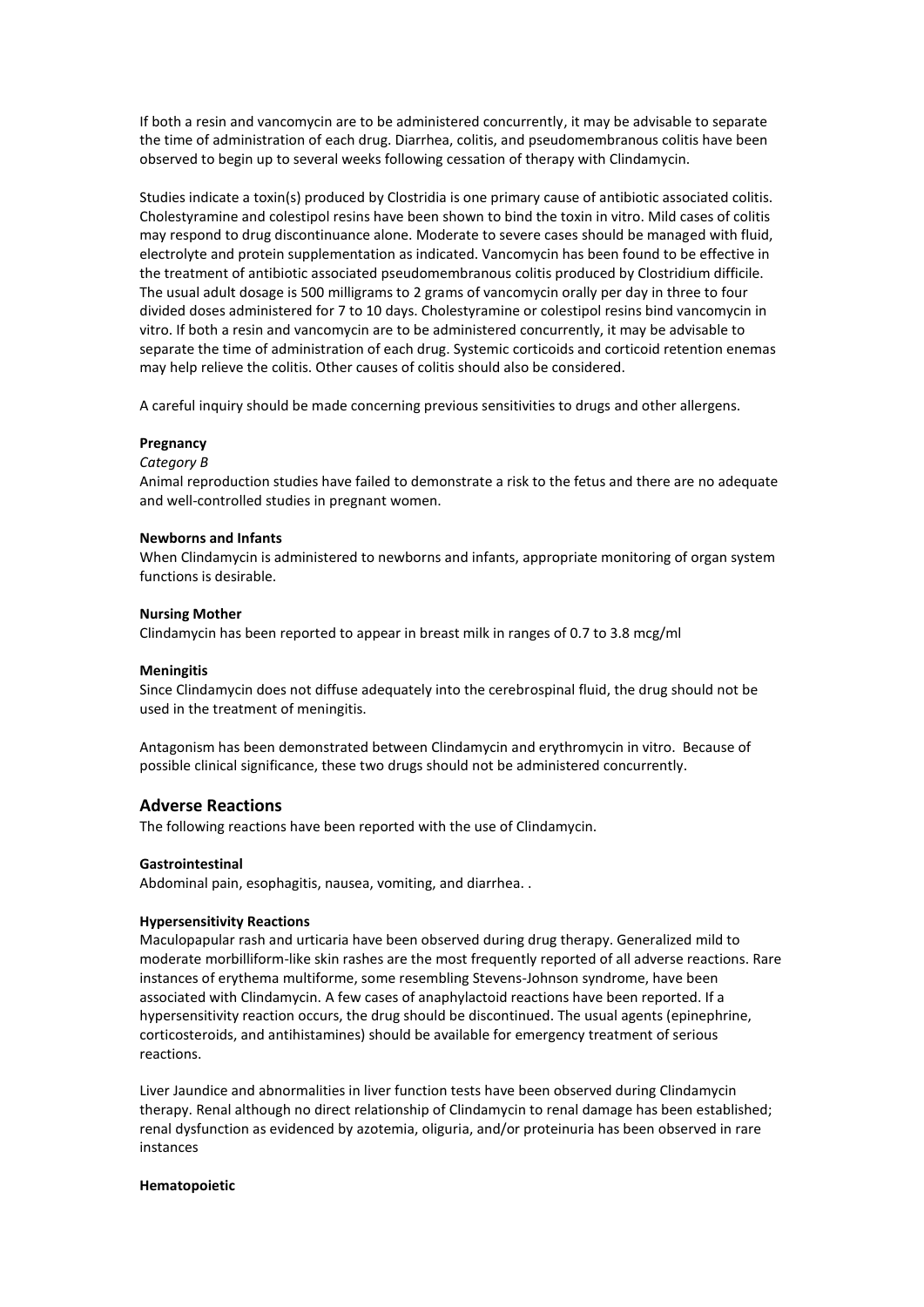Transient neutropenia (leukopenia) and eosinophilia have been reported. Reports of agranulocytosis and thrombocytopenia have been made. No direct etiologic relationship to concurrent Clindamycin therapy could be made in any of the foregoing.

### **Musculoskeletal**

Rare instances of polyarthritis have been reported.

# **Precautions**

Review of experience to date suggests that a subgroup of older patients with associated severe illness may tolerate diarrhea less well. When Clindamycin is indicated in these patients, they should be carefully monitored for change in bowel frequency.

Clindamycin should be prescribed with caution in individuals with a history of gastrointestinal disease, particularly colitis.

Clindamycin should be prescribed with caution in atopic individuals. During prolonged therapy, periodic liver and kidney function tests and blood counts should be performed Indicated surgical procedures should be performed in conjunction with antibiotic therapy. The use of Clindamycin occasionally results in overgrowth of non-susceptible organism particularly yeasts. Should Super infections occur appropriate measures should be taken as indicated by the clinical situation?

Patients with very severe renal disease and/or very severe hepatic disease accompanied by severe metabolic aberrations should be dosed with caution, and serum Clindamycin levels monitored during high-dose therapy.

Clindamycin has been shown to have neuromuscular blocking properties that may enhance the action of other neuromuscular blocking agents. Therefore, it should be used with caution in-patients receiving such agents.

# **Drug Interactions**

Drug interactions between the following medicines and Clindamycin leading to the decrease of the effect of Clindamycin: chloramphenicol and diarrhea medicines containing Kaolin or ottaplugie. On the other hand, antagonism has occurred in vitro between erythromycin and Clindamycin.

# **Dosage and Administration**

If significant diarrhea occurs during therapy, this antibiotic should be discontinued.

### **Adults**

Serious infection -150 to 300 mg every 6 hours. More severe infections 300 to 450 mg every 6 hours.

### **Children**

Serious infections 8 to 16 mg/kg/day (4 to 8 mg/lb/day) divided into three or four equal doses. More severe infections 16 to 20 mg/kg/day (8 to 10 mg/1b/day) divided into three or four equal doses to avoid the possibility of esophageal irritation, Clindacin capsules should be taken with a full glass of water.

In cases of, B-hemolytic streptococcal infections, treatment should continue for at least 10 days.

Clindacin should be taken with a full glass of water or with meals to prevent irritation of esophagus.

### **Over Dosage**

Over dose unlikely to be threatening.

# **Presentation**